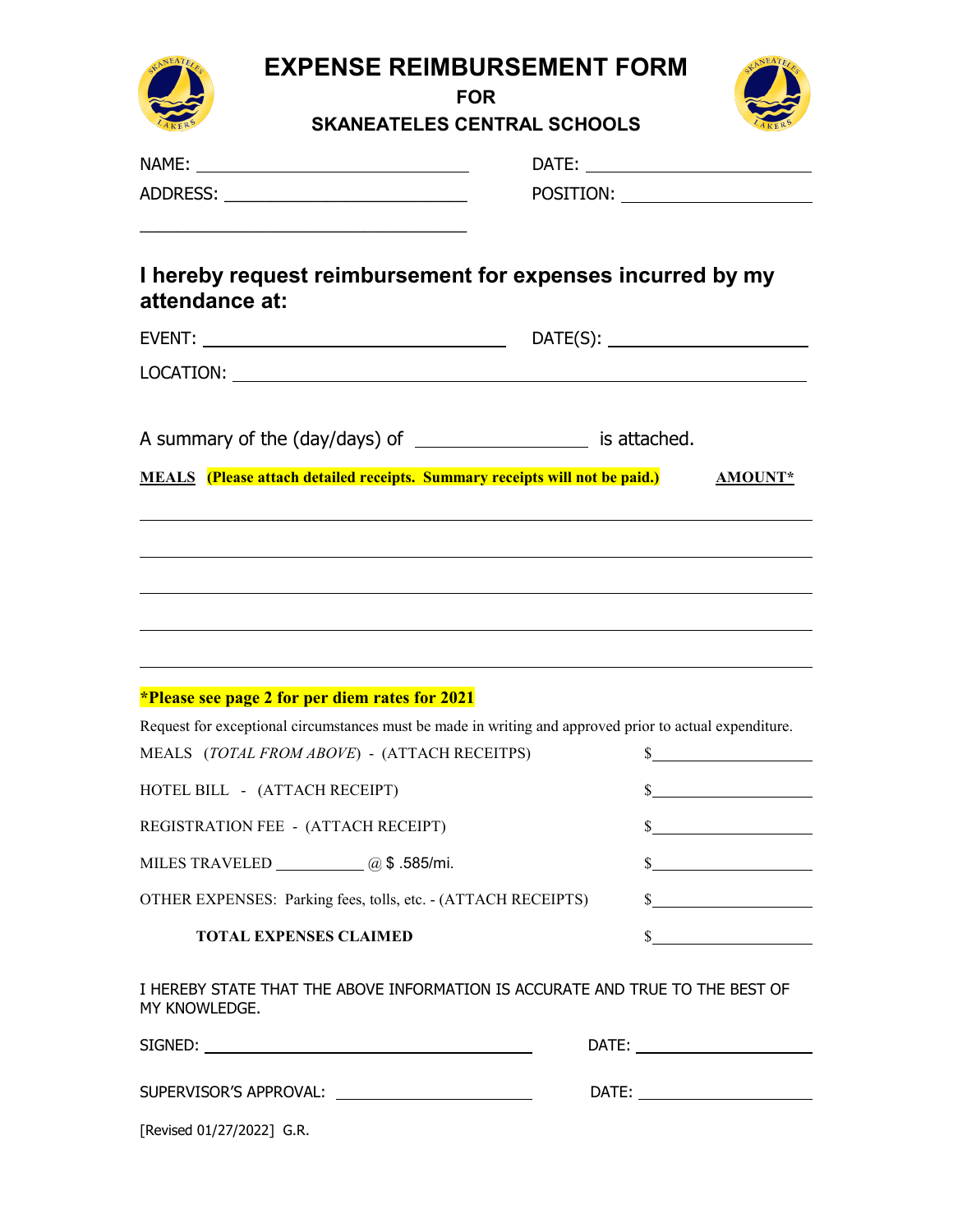## **New York 2022 CONUS Per Diem Rates**

**The GSA (General Services Administration) sets per diem rates on a monthly basis for each of the 62 counties in New York. Per diems are broken down county-by-county, so to determine the rates applicable to your business trip in New York choose the county or counties in which you will be travelling.**

**The per diem rates shown here for lodging and M&IE are the exact rates set by the GSA for the month of January, 2022. To see a detailed breakdown of per diem rates for each county you can visit this website for more information: https://www.perdiem101.com/conus/2022/new-york** 

| <b>County</b>                       | <b>Major Cities</b>                                                        | <b>Meals &amp; Incidentals</b><br>Rate | Lodging<br>Rate |
|-------------------------------------|----------------------------------------------------------------------------|----------------------------------------|-----------------|
| <b>Albany County</b>                | Watervliet Arsenal, Albany, Voorheesville (13 total)                       | \$69.00                                | \$114.00        |
| <b>Allegany County</b>              | Canaseraga, Alfred, Allegany County (13 total)                             | \$59.00                                | \$96.00         |
| <b>Bronx County</b>                 | Ft Hamilton, Bronx Naval & Mc Reserve Ctr, Nosc New York City (5<br>total) | \$79.00                                | \$159.00        |
| <b>Broome County</b>                | Endwell, Chenango Bridge, Broome County (12 total)                         | \$64.00                                | \$101.00        |
| <b>Cattaraugus</b><br><b>County</b> | Salamanca, Randolph, South Dayton (13 total)                               | \$59.00                                | \$96.00         |
| <b>Cayuga County</b>                | Union Springs, Victory, Moravia (8 total)                                  | \$59.00                                | \$96.00         |
| <b>Chautauqua</b><br><b>County</b>  | Jamestown Naval Reserve Ctr, Westfield, Sherman (17 total)                 | \$59.00                                | \$96.00         |
| <b>Chemung County</b>               | Horseheads Naval Reserve Ctr, Horseheads, Chemung County (7<br>total)      | \$59.00                                | \$96.00         |
|                                     | <b>Chenango County</b> Norwich, South Otselic, Oxford (12 total)           | \$59.00                                | \$96.00         |
| <b>Clinton County</b>               | Chazy, Peru, West Chazy (11 total)                                         | \$59.00                                | \$96.00         |
| <b>Columbia County</b>              | Columbia County, Hudson, Hillsdale (4 total)                               | \$59.00                                | \$96.00         |
| <b>Cortland County</b>              | Homer, Mcgraw, Marathon (7 total)                                          | \$59.00                                | \$96.00         |
| <b>Delaware County</b>              | Sidney, Davenport, Andes (15 total)                                        | \$59.00                                | \$96.00         |
| <b>Dutchess County</b>              | Millerton, Salt Point, Wappingers Falls (13 total)                         | \$69.00                                | \$106.00        |
| <b>Erie County</b>                  | Nosc Buffalo, Elma, Mount Vernon (50 total)                                | \$69.00                                | \$106.00        |
| <b>Essex County</b>                 | Au Sable Forks, Willsboro Point, Ticonderoga (16 total)                    | \$79.00                                | \$125.00        |
| <b>Franklin County</b>              | Malone, Tupper Lake, Loon Lake (12 total)                                  | \$59.00                                | \$96.00         |
| <b>Fulton County</b>                | Johnstown, Northville, Gloversville (5 total)                              | \$59.00                                | \$96.00         |
| <b>Genesee County</b>               | Le Roy, Genesee County, Bergen (7 total)                                   | \$59.00                                | \$96.00         |
| <b>Greene County</b>                | Catskill, Greenville, Hunter (9 total)                                     | \$59.00                                | \$96.00         |
| <b>Hamilton County</b>              | Speculator, Long Lake, Hamilton County (7 total)                           | \$59.00                                | \$96.00         |
| <b>Herkimer County</b>              | Ilion, West Winfield, Old Forge (14 total)                                 | \$59.00                                | \$96.00         |
| <b>Jefferson County</b>             | Ft. Drum, Watertown Naval Reserve Ctr, Chaumont (21 total)                 | \$59.00                                | \$96.00         |
| <b>Kings County</b>                 | Ft. Hamilton, Ft Hamilton, Kings County (4 total)                          | \$79.00                                | \$159.00        |
| <b>Lewis County</b>                 | Croghan, Copenhagen, Lyons Falls (7 total)                                 | \$59.00                                | \$96.00         |
|                                     | <b>Livingston County Mount Morris, Nunda, Springwater (10 total)</b>       | \$59.00                                | \$96.00         |
| <b>Madison County</b>               | Chittenango, Wampsville, Morrisville (12 total)                            | \$59.00                                | \$96.00         |
| <b>Monroe County</b>                | Nosc Rochester, Webster, Rochester (17 total)                              | \$69.00                                | \$114.00        |
| <b>Montgomery</b><br><b>County</b>  | Fonda, Amsterdam, Montgomery County (5 total)                              | \$59.00                                | \$96.00         |
| <b>Nassau County</b>                | Nosc Long Island, Lattingtown, Roslyn (73 total)                           | \$74.00                                | \$150.00        |
| <b>New York County</b>              | Manhattan, New York, New York County (3 total)                             | \$79.00                                | \$159.00        |
| <b>Niagara County</b>               | Niagara Falls Ars, Beach Ridge, Cambria Center (44 total)                  | \$69.00                                | \$96.00         |